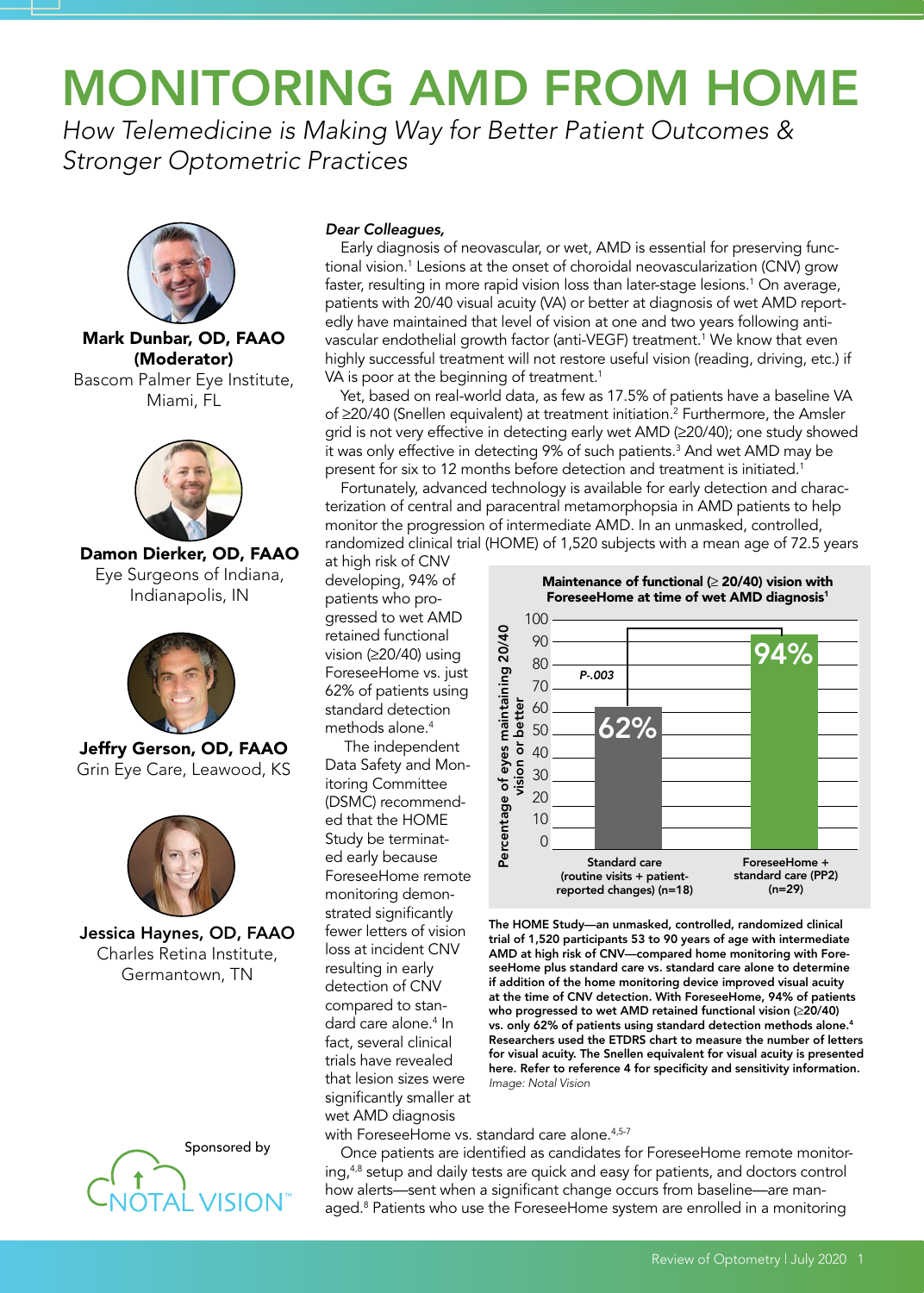program provided by the Notal Vision Diagnostic Clinic, a remote diagnostic clinic that is directed by practicing ophthalmologists and supported by certified ophthalmic professionals. Artificial intelligence-enabled patient data analysis is relayed to the practitioner via an online portal and in the form of alerts as well as monthly testing summary reports. Beneficially, the technical component and monthly monitoring service of the ForeseeHome AMD Monitoring Program are covered by Medicare. The Notal Vision Diagnostic Clinic offers a full-service patient financial services department that works with all insurance plans to

determine and secure the best possible coverage.

Given that research reveals the importance of detecting the conversion to wet AMD as early as possible, optometrists now have a unique opportunity to proactively monitor their intermediate dry AMD patients who are at risk of neovascular progression. This will foster earlier disease detection and yield better visual outcomes for patients. At the same time, eye care providers stand to bolster their practices by providing a greater spectrum of care for patients and by strengthening the doctor-patient relationship. *— Mark Dunbar, OD, FAAO* 

# EVOLUTION OF THE MEDICAL OD & AMD MANAGEMENT

Dr. Dunbar: How has the role of the optometrist changed over the last 20 years to encompass more of a "medical" model of patient care?

Dr. Dierker: Our aging population, combined with a predicted shortage of ophthalmologists, provides a huge opportunity for optometrists to embrace the medical model. Historically, we focused on management of acute anterior segment conditions (trauma, red eyes, etc.), and identification and management of early glaucoma. Retina was considered much more challenging. Could optometrists actually provide care for patients with diabetic retinopathy and AMD? With our education and training, combined with improvements in technology to aid in diagnosis and monitoring for progression, retina care is now an integral part of the medical services we can provide.

Dr. Haynes: Optometrists have truly become the primary eye care physician on the front lines of patient care, including medical eye care. In many ways, this evolution to a more medically-based practice has become a necessity. Conditions related to aging, such as AMD and glaucoma, continue to grow in prevalence. The same is true with retinal vascular disease related to chronic conditions, such as diabetes and hypertension. As the number of patients needing care has grown, optometrists have stepped up to the plate to meet this demand. Some of these patients require surgical interventions provided by ophthalmologists, but the majority are still primarily managed by optometrists.

Dr. Gerson: Over the last two decades, there has been a realization that ODs can, and frankly are needed to, help take care of medical eye care. A fact that is not insignificant is that more states now allow for medical care through prescription rights and other scope of practice rules. With these rights come responsibilities that are taken seriously. Also, with these rights comes validation by, and more attention from, pharmaceutical companies, instrument manufacturers, and other industry groups that will further allow us to make use of these rights.

Another factor is technology. The technology of today is much different than 20 years ago, and enables a higher standards of care with more confidence. In particular, OCT makes diagnosis of macular disease much easier and more confident, and programs such as ForeseeHome serve as an adjunct to SOC to decrease the likelihood of irreversible vision loss.

Dr. Dunbar: The evolution of the medical model for optometry began much further back than 20 years. I think it has evolved over the past 35 years, since a dilated fundus exam became the standard of care for primary eyecare in optometry and coupled with the birth of co-management for cataract surgery. As optometry shared in the responsibility for postoperative cataract care, treating

with therapeutic agents became more common, and the comfort level and confidence of optometry using therapeutics increased. While this was occurring, expansion in the scope of practice across the country led to new opportunities to manage and treat glaucoma, as well as

follow patients with macular degeneration and diabetic retinopathy. Further, an aging population resulted in more patients with ocular disease, and there became a greater need and demand for the eye care community, including optometry, to step up and care for these patients.

The biggest jump for an expanded role for medical eye care in optometry came with the development of OCT imaging, which essentially put optometry on a level playing field with ophthalmology to better diagnose, manage, and appropriately refer patients when needed for specialty care.

# BETTER UNDERSTANDING DIS-EASE AND AT-RISK PATIENTS

Dr. Dunbar: Why is it important for optometrists to understand the stages of, and monitor, age-related macular degeneration, in particular dry AMD patients at risk of converting to wet AMD?

Dr. Dierker: I think we tend to underestimate the risk of our intermediate AMD patients (exhibiting any large drusen and drusen with pigmentary changes) to convert to advanced disease. Given that many of these patients will progress to CNV or sight-threatening geographic atrophy (GA) over about five years,<sup>9</sup> you really



Figure 1. High-risk fundus findings for AMD progression. *Image: Jessica Haynes, OD*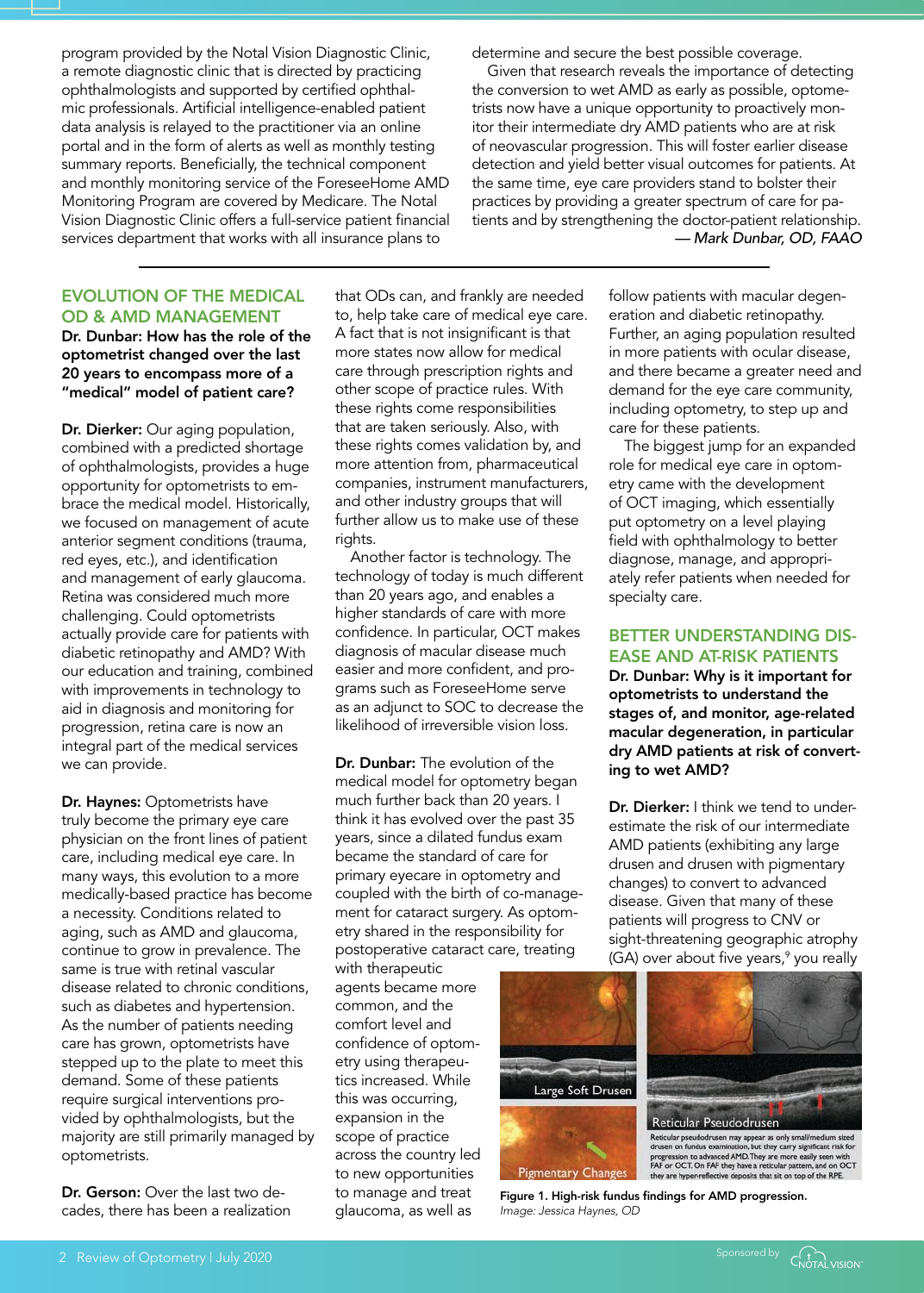

Figure 2. AMD stages and management. *Image: Jessica Haynes, OD*

need to "bucket" these patients, as the stage of the disease will change your management plan.

Dr. Haynes: Appropriate staging of AMD is critical in managing patients with an evidence-based approach. Identification of early AMD is important for reducing risk of progression by modifying behaviors such as smoking, diet, and general health. Nutritional supplementation should be considered in patients with intermediate AMD, and this is also the stage at which you can discuss the ForeseeHome device with patients. In addition, certain findings such as large drusen, pigmentary alterations, and reticular pseudodrusen carry increased risk for progression to advanced AMD. Examples of these findings are shown in *Figure 1*.

Patients with these findings should be educated about the importance of home monitoring and the need for more frequent follow-up. Per the AREDS I report number 18, patients with large drusen and pigmentary changes in both eyes have a significant risk of converting to advanced

AMD in the next five years.9 These individuals should be educated about their increased risk of conversion and be monitored more carefully.

Patients with just a few small drusen <63µm can be considered to have age-related macular

changes, but not AMD. Patients with significant small drusen or any medium-size drusen ≥63µm but <125µm have early AMD. Those with significant medium-size drusen, any large drusen ≥125µm, and pigmentary changes should be graded as intermediate AMD. Presence of GA or CNV indicates advanced AMD. Essentially, if the patient has only small, hard-to-detect drusen on fundus evaluation, they are exhibiting early AMD. If they have intermediate AMD, this is the simplified management strategy that I follow.

Dr. Gerson: The most important thing is to diagnose AMD when it is present. A recent study showed that up to 25% of patients with clinically evident AMD are not caught on clinical exams.<sup>10</sup> This is important, since if the disease is not found, it can't be treated or monitored appropriately. Then, knowing what stage of AMD a person has helps to determine the follow-up schedule. The more advanced the AMD is, the more likely it is to progress to wet AMD, as demonstrated by numerous studies. So it is



Figure 3. Criteria used to identify intermediate AMD. *Image: Damon Dierker, OD, FAAO*

important to monitor more closely those at highest risk because, if they do convert to wet AMD, the sooner they are caught, the more likely they are to have a better outcome.

Dr. Dunbar: We learned from the AREDS findings that the critical time to recommend nutritional supplements to patients is when they have intermediate-level AMD. The studies showed that we could reduce the risk of progressing to advanced AMD by 25%. Yet, they showed no benefit for patients with no AMD or with early AMD. So, even in early AMD, there was no benefit to putting a patient on a nutritional supplement because the risk for development of CNV was so low (1.3% over five years). Therefore, it is critical to be able to recognize when a patient has reached that intermediate threshold. What's more, we know that intermediate-level AMD patients have a significant risk for progressing to wet AMD over a five-year period,9 as all of the others have said. So there may be good reason to see these patients more than just once a year. I use the following current classification for categorizing my AMD patients,<sup>11</sup> which is as follows:

• No AMD: None or few drupelets (small drusen ≤63µm), no AMD pigmentary abnormalities • Early AMD: Medium drusen >63µm and ≤125µm, no AMD pigmentary abnormalities • Intermediate AMD: 1 large drusen >125µm and any AMD pigmentary abnormalities

How big is 125µm? It's about the diameter of one of the central retinal veins. Therefore, if I see a drusen that is the size of one of the central retinal veins, that constitutes intermediate AMD, and I know the patient has a higher risk of progression. Also, the presence of RPE pigmentary mottling categorically puts the patient at intermediate-level AMD.

## TOOLS TO MONITOR AMD PROGRESSION

What in-office equipment, devices, and tests are essential for initially diagnosing AMD and monitoring AMD progression?

Dr. Dierker: In my office, I use dark adaptation testing (AdaptDx,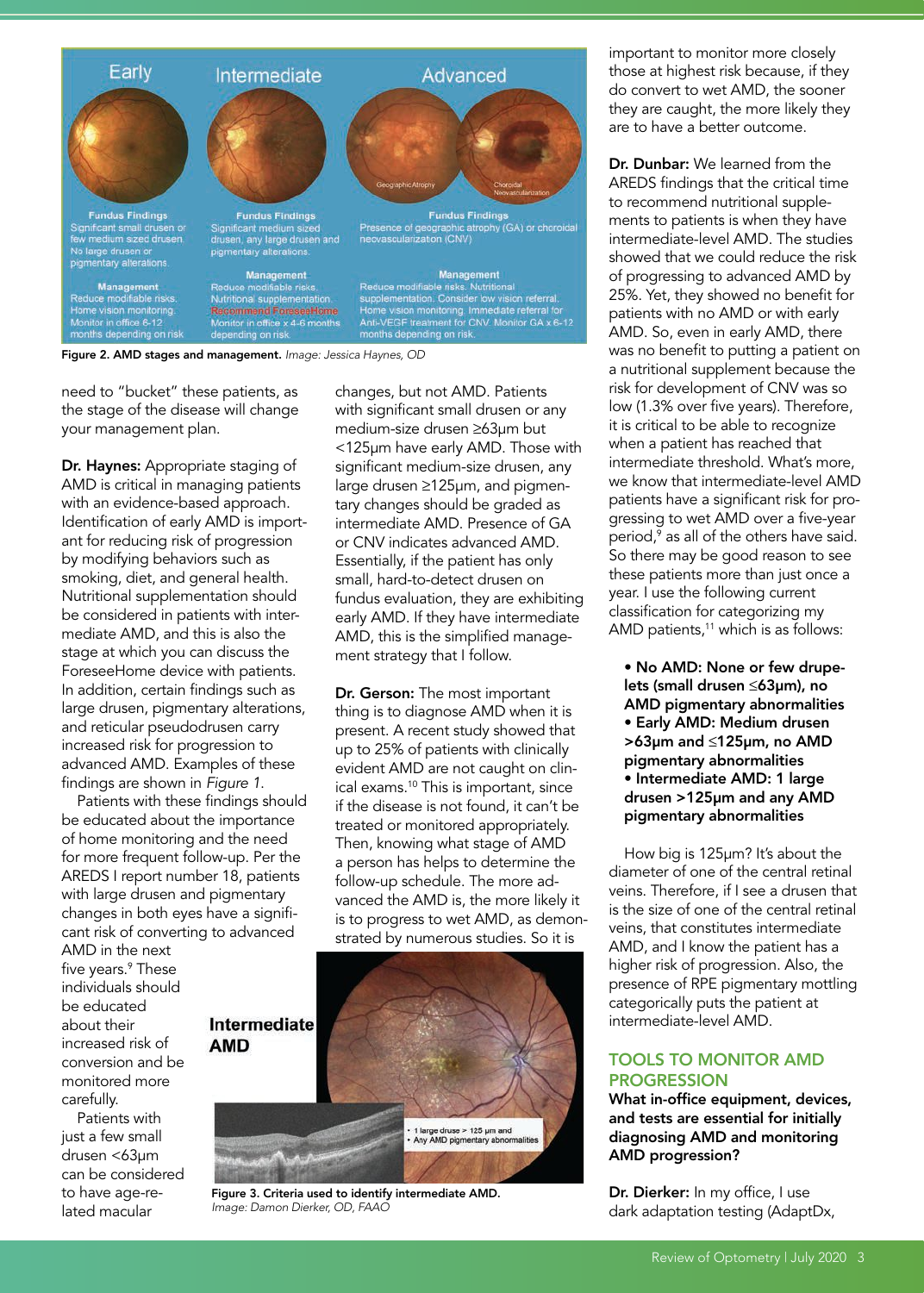Maculogix) to identify patients with subclinical disease and early AMD. I will monitor for disease progression in these patients using both dark adaptation and OCT. For patients with intermediate AMD, OCT is critical. I also use OCT angiography (OCTA) to help identify early CNV, even before we see signs of exudation.

Dr. Haynes: AMD can be detected with a thorough dilated eye examination alone; however, many tools can aid in diagnosing and monitoring of AMD, as well as detecting risk factors for conversion. OCT is truly the workhorse of managing posterior segment disease. If I could only have one imaging device for management of AMD, I would choose OCT. It can detect small-to-large-size drusen, early signs of CNV not visible on fundus examination, GA, and reticular pseudodrusen, which carry increased risk of conversion to advanced AMD.

Fundus autofluorescence (FAF) is also very useful in the management of many outer retinal conditions. It can be thought of as a lipofuscin map indicating the health of the RPE. Lipofuscin, an autofluorescent molecule, is housed in retinal pigment epithelium (RPE) cells. Sick RPE cells cannot properly metabolize lipofuscin, leading to increased concentration in the cells and hyper-autofluorescence. And RPE cells that have atrophied, as in regions of GA, lead to hypoautofluorescence. So more advanced disease leads to greater alterations in the autofluorescent signal. FAF can also aid in the detection of reticular pseudodrusen that are difficult to see on fundus evaluation alone.

OCTA has also become a nice tool to have for detection of CNV. If findings are not conclusive based on the OCT image, my next step in evaluating a patient for CNV is obtaining an OCTA. If the findings are still not clear, I will consider a fluorescein angiogram or indocyanine green angiogram, but I believe OCT has significantly replaced the need for angiography in the detection of CNV.

Dr. Gerson: Even with the use of technology, the clinical exam is still an important part of diagnosing patients. Dark adaptation testing is critical for catching dry AMD at its earliest state—sub-clinical. In my mind, dark adaptation has parallels to ForeseeHome; both are ways to help detect different stages of AMD as early as possible. By catching dry AMD with dark adaptation, we can initiate preventive strategies with supplements and lifestyle modifications, and, most importantly, gain critical information from more frequent in-office or home monitoring. OCT is also essential to detect subtle changes that may not be seen clinically. Though fundus photography may not be important for the OD's diagnosis, it could be helpful in illuminating disease for patients for educational purposes.

Dr. Dunbar: It is essential to check visual acuity and examine the retina through a dilated pupil. At the slit lamp, there are good options to stereoscopically view the macula with 90, 78, or even 60 diopter-condensing lenses. OCT is essential for following patients with intermediate-level or higher AMD. Without OCT, it becomes difficult to definitively rule out CNV in patients who have significant RPE mottling and coalesced drusen. OCTA would be optimal, but is not essential. Fundus photography is also helpful in AMD, but not essential.

Dr. Dunbar: What are benefits of home monitoring of AMD in addition to in-office screening? Why is it important to monitor patients, especially those at risk of wet AMD, from home as well as in the office in order to catch disease early?

Dr. Dierker: Intermediate AMD is unpredictable. It is quite unlikely that new CNV will happen to develop in the week prior to the patient's regularly schedule office visit. Early diagnosis usually means better presenting visual acuity, which is the number one factor in whether these patients will have a good visual outcome with anti-VEGF therapy. Ideally, these patients should be managed with both in-office screenings and home monitoring.

Dr. Haynes: I tell my patients that periodic in-office monitoring for change is important, but obviously, I cannot check on them every day. I may see them in the office, and then two weeks later they have a conversion. This is why home monitoring is so important. I don't want to catch a patient's conversion at a scheduled in-office checkup when the vision is 20/200, and the patient has developed subfoveal fibrosis and long-term vision loss. I want to catch conversion at the earliest level of detection, which is most likely going to happen in between scheduled office visits.

Dr. Gerson: Routine office visits are set up on a relatively infrequent schedule. Even the most closely watched patients are seen at intervals of months. Yet, as CNV develops, changes occur daily. Because it is not feasible to see patients frequently enough to catch changes as they occur, home monitoring is the way to go. And, by home monitoring, I mean appropriate digital home monitoring—not just an Amsler grid, which is not nearly as sensitive or specific as FDA-cleared remote digital monitoring.

Dr. Dunbar: The data clearly show that less than 20% of patients with CNV will present with 20/40 or better vision.2 Most patients will present with much worse vision, especially if it's their first eye, often with 20/80 to 20/200 VA. The data also show that if patients present with better vision at baseline, they have a better chance of maintaining better vision over time. Therefore, it becomes more important to catch/identify these patients as early as possible. Traditionally, that has not happened. The idea that we wait until the patient develops symptoms or that we rely on just happening to identify CNV as part of the annual or twice-annual exam is an antiquated way of following these patients. Thankfully, advances in technology have provided us with tools to help identify changes from disease much earlier. In particular, technology like the ForeseeHome device enables patient to take a more active role in monitoring their disease. It puts the patient in control.

#### AMD MONITORING STRATEGY

Dr. Dunbar: What home monitoring strategy do you use to evaluate patients at risk of wet AMD? What devices and software do you use toward that end?

Dr. Dierker: Amsler grid is neither sensitive or specific. ForeseeHome is the solution for at-risk patients.

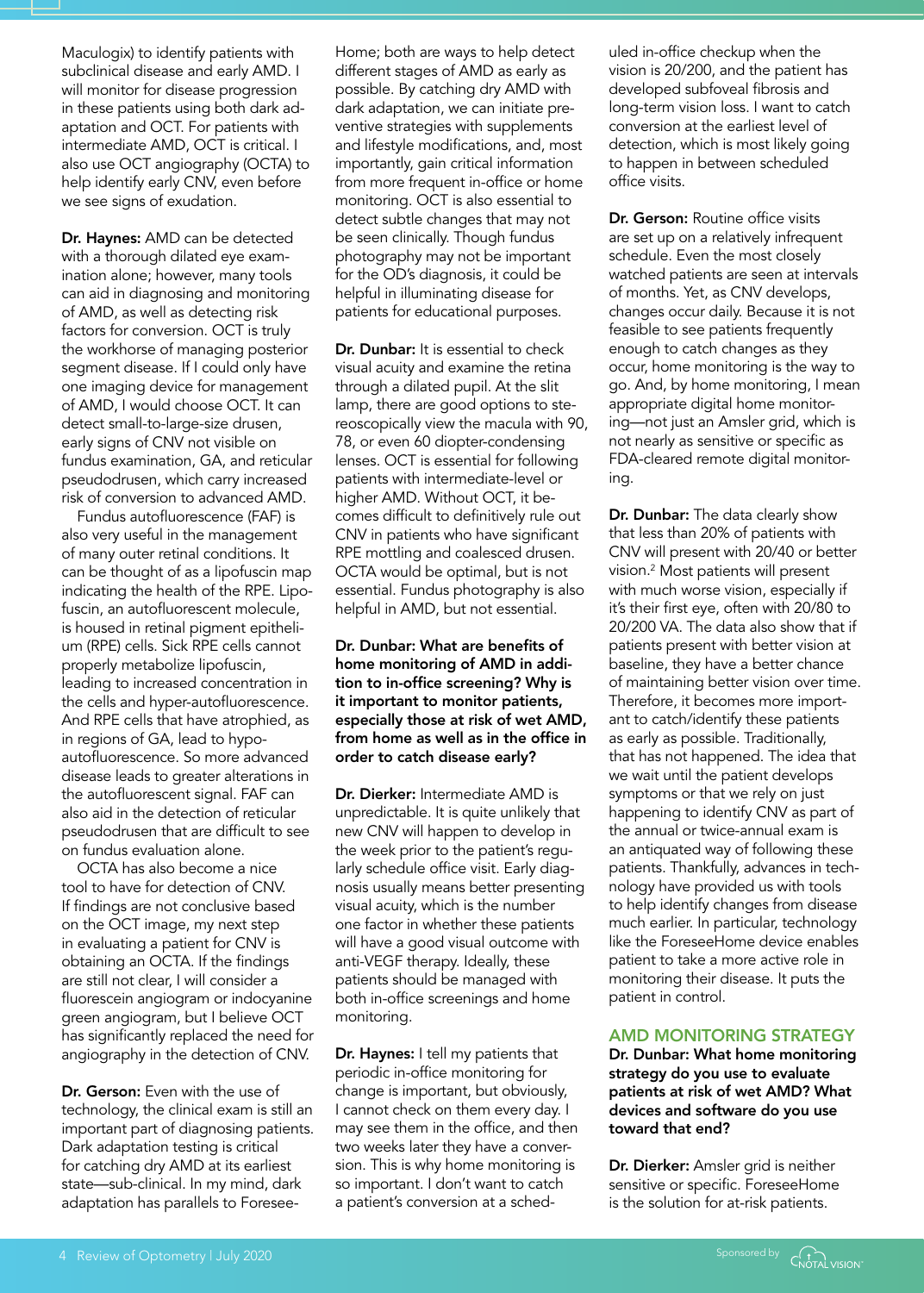It helps provide a "safety net" in between regularly scheduled visits in support of identifying disease progression as early as possible.

Dr. Haynes: Actually, I do believe that the Amsler grid still remains somewhat of a standard in home monitoring and can be a very useful tool. However, it has many flaws. One

issue I see is that patients often misplace or are away from them, and use that as an excuse not to monitor their vision. I educate patients to monitor their monocular vision in some way once a day—whether it is looking at the blinds in their living room, a door frame, small text on their cell phones, grid paper, etc.

For patients who have intermediate-stage AMD, I am educating them on the ForeseeHome Program The program takes the guesswork out of home monitoring for patients because of the built-in artificial intelligence

(AI). In the past, I would have AMD patients tell me they had symptoms for months, but didn't report them because they weren't sure what they were. With the ForeseeHome

# FORESEEHOME: A PARTNER IN EYE CARE

Characteristics of the ForeseeHome program include:

- Revenue neutral—there is no cost to the practitioner.
- Only available by physician order and intended to be used as an adjunct to regular eye exams.
- The device is loaned to a patient and they are charged a monthly monitoring fee, which is covered by Medicare.
	- The program includes a full-service patient financial services department that works with all insurance plans to determine and secure the best possible coverage.

• Does not reduce the number of office visits, but may increase them in the case of alerts, prompting an exam.

• The Notal Vision Diagnostic Clinic, medical service provider of ForeseeHome, provides comprehensive AMD and device education once a patient has been referred, helping alleviate additional chair time.

• ForeseeHome is intended for use in the detection and characterization of central and paracentral metamorphopsia in patients with age-related macular degeneration, as well as an aid in monitoring progression of disease factors causing metamorphopsia including but not limited to choroidal neovascularization (CNV). It is intended to be used at home for patients with stable fixation.

• Patients must have one of the following:

– OD (right eye): H35.3112 (dry intermediate, right eye); BCVA 20/60 or better

– OS (left eye): H35.3122; (dry intermediate, left eye); BCVA 20/60 or better

– H35.3132; (dry intermediate, bilateral); BCVA 20/60 or better

• The program serves as an additional patient safety net and solidifies longterm relationships with patients.

system, you don't have to rely on the patient to alert you—the Notal Vison Diagnostic Clinic confirms the automated AI-based test data analysis and will alert you of changes measured against a patient's baseline testing. This, along with evidence that adding ForeseeHome to standard care catches conversion sooner than standard care alone, makes it an easy

> decision to recommend it to my patients.

> > Dr. Gerson: I order ForeseeHome for my patients with intermediate dry AMD. The conversation in the office is quite easy, so it takes very little of my

time, and the remote diagnostic clinic that we partner with covers additional disease and device education with the patient during

enrollment. I hear from my patients that home set-up is also quite easy. Another important factor is that when I ask my patients how much they end up paying for ForeseeHome, the majority of the time I hear that my patients don't end up paying anything for the technology. The device has its own software, and its ease of use is part of the attraction. The other is



its efficacy. I often tell patients that the trial to assess whether it worked was stopped because it worked so well, so it wasn't ethical to hold it back from anybody, and that is why I feel like I can't hold back from talking about it with anybody.

Dr. Dunbar: I recommend the ForeseeHome device to nearly all of my patients who have intermediate-level AMD and also recommend nutritional supplements, as well as discuss risk factors for progression such as diet and smoking. I try to see intermediate AMD patients at least every six months, and those with significant drusen and/or RPE mottling even more—up to three to four times per year.

When patients come in for follow-up visits, they will have OCT and OCTA imaging. For GA patients, they will also have FAF imaging in addition to OCT. Once they have converted to wet AMD, these individuals will be followed closely by a retinal specialist.

Dr. Dunbar: Can you discuss ways new technology (e.g., Foresee-Home) alerts you of potential problems? If you receive an alert, what in-office tests do you perform? Please explain.

Dr. Dierker: There are multiple ways to set this up, so you can really tailor it to what works for your practice. We choose to receive an encrypted email, both to myself and my assistant, when a ForeseeHome alert occurs. We then schedule the patient for an office visit, to include dilation and OCT, within a few days.

Dr. Haynes: When a patient has an alert on the ForeseeHome device, our office contacts the patient to let them know that an alert was sent. I schedule an office visit as soon as possible and obtain an OCT. If findings aren't clear based on the OCT, additional tests such as OCTA or IVFA in our retina practice may be considered.

Dr. Gerson: If one of my patients gets an alert, I receive an associated encrypted email. As soon as I am alerted, my office reaches out to the patient to set up an appointment within the next few days. Most patients come in within two days, and I explain that an alert means "they

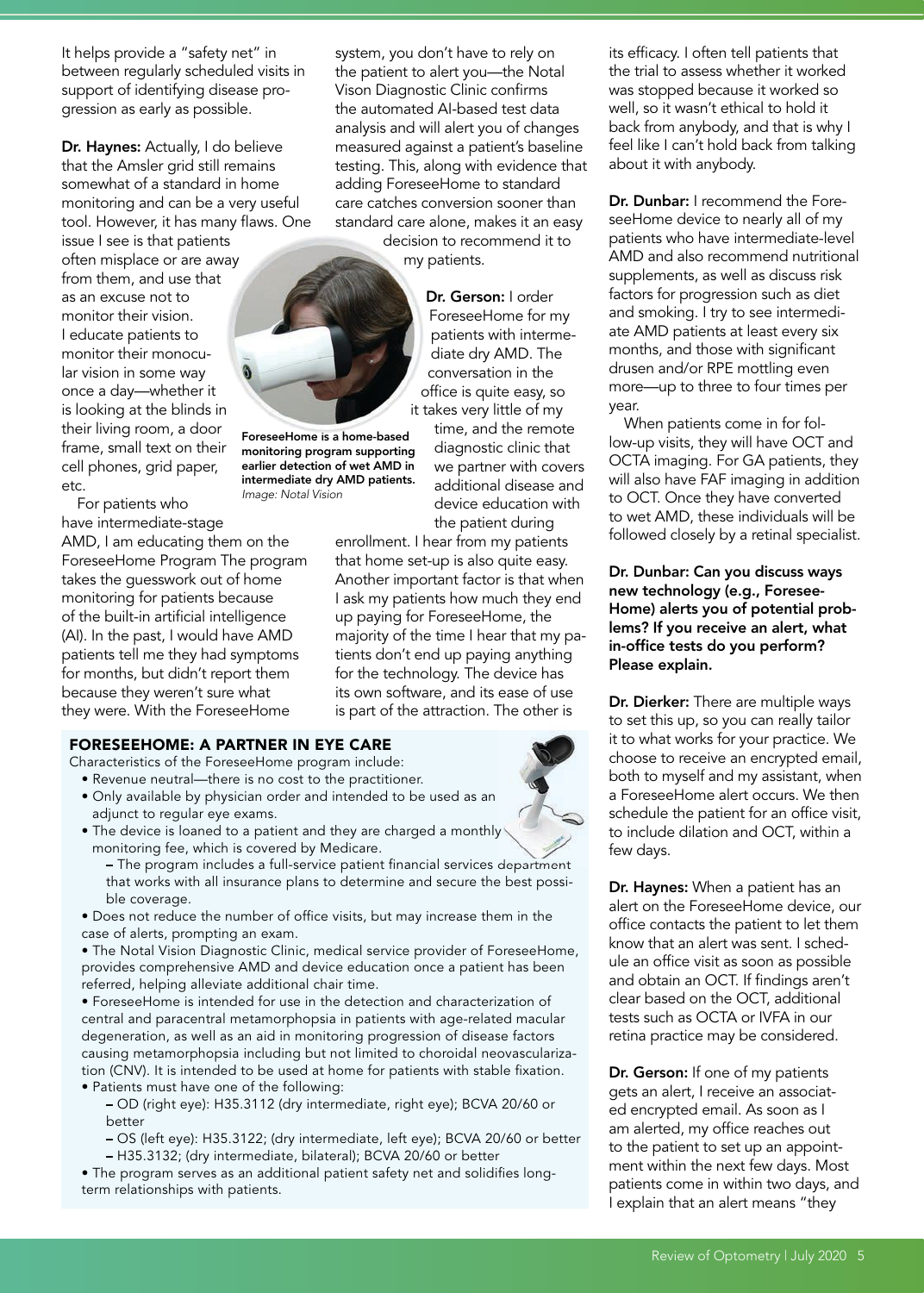ForeseeHome Testing Data for a More Accurate Patient Picture Here are examples of ForeseeHome testing data and how it can help practitioners proactively monitor at-risk patients.

Case 1: 83-Year Old Female With Intermediate AMD. This patient, who presented for a six-month AMD checkup, is at risk of conversion. Historically, the patient had been monitoring her vision with an Amsler grid, but was excited about a new possibility



for at-home monitoring. She has been trying the ForeseeHome system for about one month, with reliable testing, but her average testing has only been about three times per week thus far. While the Notal Vision Diagnostic Clinic will ensure the patient is testing compliantly, the one-month mark is a great time to check in with patients to go over their progress, discuss positive results and reliable testing/baseline, and encourage more frequent testing. *Image: Jessica Haynes, OD*



Case 2: 74-Year Old Male With Intermediate AMD. Findings of large drusen and pigmentary changes OU put this patient at increased risk of progression. The patient has been testing for about a year-and-a-half with reliable test results and no alerts reported. He tests frequently—an average of 6.5 tests per week, and is seen for in-office visits every six months. *Image: Jessica Haynes, OD*



have had a meaningful change that could indicate progression to AMD that needs treatment to prevent vision loss."

Dr. Dunbar: For my patients who have received an alert, I will have our schedulers reach out and get them in

#### 78-Year-Old Female With Intermediate AMD

Patient's visual acuity at baseline was 20/20. OCT baseline central cut (Image A) shows drusen, but no evidence of exudation. ForeseeHome was prescribed. In March 2020, a ForeseeHome alert prompted an urgent in-office visit. The examination revealed that visual acuity was reduced, at 20/30. OCT central and superior cuts were obtained (Images B and C), and superior showed subtle signs of exudation. Anti-VEGF therapy was initiated to help stabilize the patient's condition. *Images: Damon Dierker, OD, FAAO*

to see me as soon as possible. I prefer the patient sees me first instead of a retina specialist, although I am fine with the patient going directly to the retinal specialist. Once again, technology like the ForeseeHome device puts the patient in control, and that can be very empowering for the

patient and the doctor.

### MANAGEMENT OPPORTUNITY

Dr. Dunbar: Do you consider the additional "non-CNV alert" visits generated by ForeseeHome data a burden or an opportunity in patient management?

Dr. Dierker: My goal in managing AMD patients is to reduce their risk of having bad outcomes. Early detection, risk reduction strategies, and appropriate monitoring are critical. An alert is always a positive for the patient. If they've converted to wet and we've caught it early, they are less likely to have devastating vision loss if managed appropriately. If an alert turns out to be a false-positive, we are able to reassure the patient that some disease progression has occurred, but fortunately there is no sign of fluid. So an alert is never a burden in our practice.

Dr. Haynes: Alert visits are definitely an opportunity in patient management. Of course, the biggest reason is that an alert may have caught an early conversion to wet AMD, which is a critical step in maintaining good visual acuity. Even in the event of a false-positive alert, there is still the opportunity for patient education and building of the doctor-patient relationship. False-positive alerts may also come from regression of large drusen or large pigment epithelial detachments. As patients are going through these types of changes, they are at higher risk of conversion to advanced stages of AMD and should be followed more carefully. So even if the alert does not lead to a diagnosis of wet AMD, it may still be useful in detecting a risk for progression.

Dr. Gerson: Alerts provide an important opportunity to catch change before it has a negative effect on vision. They present an opportunity to further the educational process for patients. Even when I have had an occasional false-positive, patients were appreciative of the care and close monitoring. I often hear, "Better to be safe than sorry."

Dr. Dunbar: I do not consider the alert messages a burden. It's a way for both the doctor and the patient to stay connected. When the patient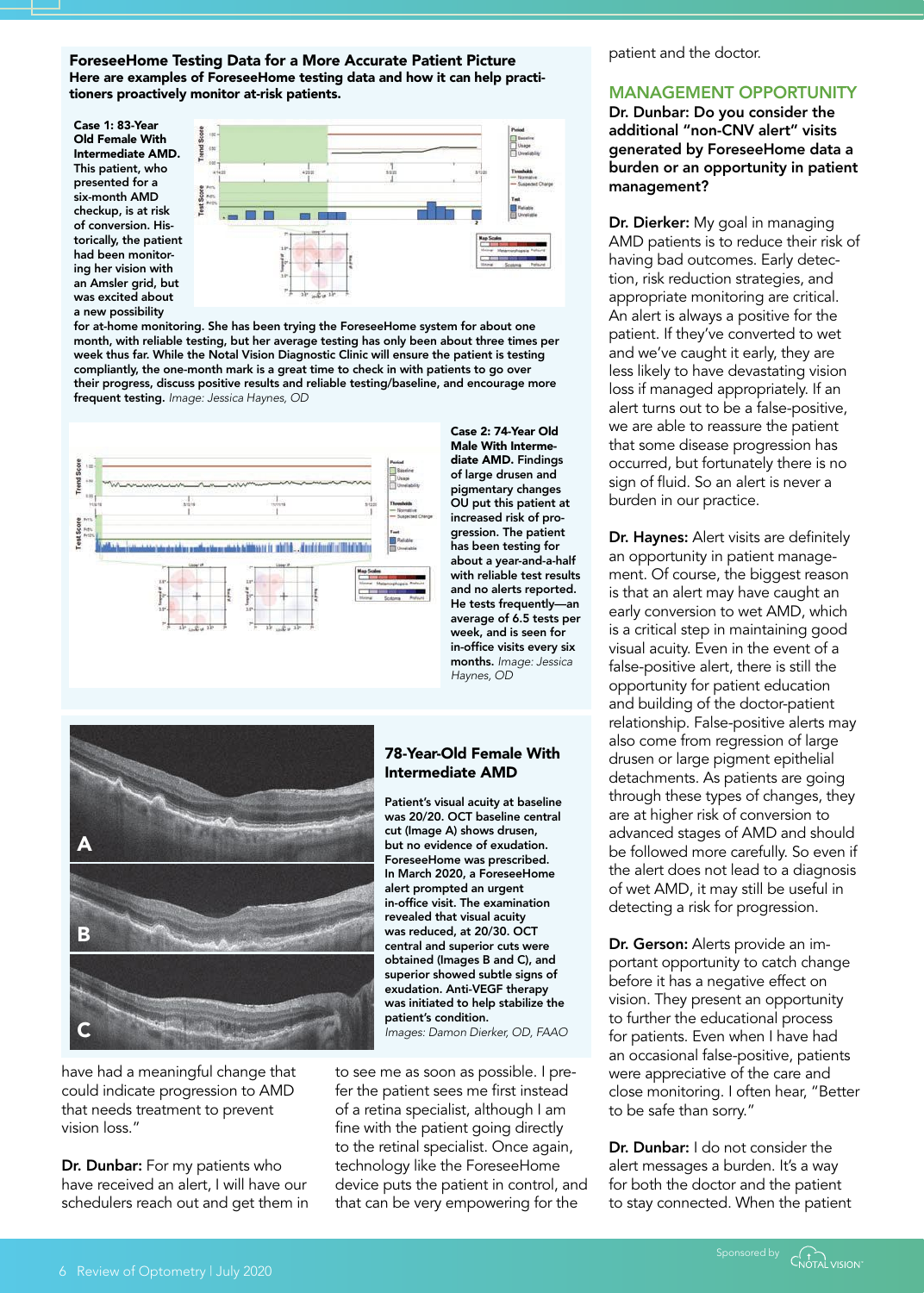is scheduled to come in because of an alert, it gives the doctor another opportunity to look at the AMD and compare the findings to baseline testing. Remember, the goal is to identify disease progression early, while also recognizing that false-positives may happen since no test is 100% perfect.

When these patients come in, they will have repeat OCT imaging, and we will sit down to discuss and educate about the disease state, as well as talk about how they feel the technology is working and how they are adapting. We also have another opportunity to talk about nutritional supplements and lifestyle modification.

#### AMD REFERRAL NETWORK

Dr. Dunbar: Once you have identified a patient in need of a referral to a retinal specialist, what steps do you take? Do you have resources to connect you with a qualified specialist?

Dr. Dierker: Retina specialists want good outcomes just like we do. They are always pleased when I send a patient with 20/20 or 20/25 wet AMD because the patient will need fewer injections and almost always do really well. When referring, letting the retina specialist's office know that you have a "new, symptomatic wet AMD patient with good acuity" usually will result in a visit within a day or two.

Dr. Haynes: I work primarily in a retina specialty clinic where I see patients with posterior segment disease such as those who have converted to wet AMD. If a doctor is trying to schedule a wet AMD patient, I have the patient scheduled as early as possible. While conversion to wet AMD is not an emergency, it is a more urgent referral than certain other conditions like diabetic macular edema, and I would definitely like to get the patient scheduled as soon as possible. My patients will often begin treatment the same day as their initial office visit.

Dr. Gerson: If a patient needs to see a retina specialist for treatment of wet AMD, we call the retina specialist's office directly from our office while the patient is in to set up an appointment. This guarantees that at least the appointment has been made. And if we make the effort and take the time to do it while the patient is in the office,

it reinforces the importance of timely referral and treatment.

Dr. Dunbar: This is not an issue where I practice, as I have many excellent retinal specialists with whom I can schedule these patients. We just figure out optimal days for the patient to be seen, which may be significant if patients are relying on family members to escort them to the visit.

#### Dr. Dunbar: How do you see OD-MD referral relationships evolving, given the availability of built-in diagnostic monitoring services offered through new technology offerings?

Dr. Dierker: Most retina specialists in my community are more than happy to have optometrists monitor early and intermediate AMD patients—if they have the right tools. OCT is standard of care, and you really can't manage these patients without it. But OCT, at least right now, can only be done in the office. Having the ability to prescribe home monitoring for these patients will potentially strengthen the co-management relationship.

Dr. Haynes: With new technology, I think it becomes increasingly important to have a good relationship with referring doctors where they feel comfortable sharing imaging and clinical information with me. For example: Not all ODs practice with an OCT. They may still use a home-monitoring system like the ForeseeHome and get an alert for which they refer the patient to a retina specialist to perform an OCT. If the OCT does not suggest presence of CNV, knowing that an alert was given would be important in deciding if further testing or a closer follow-up is needed.

Dr. Gerson: I think that relationships have evolved to be much more friendly and patient-focused. There is the realization that, ultimately, what is best for the patient is what is most important. With built-in diagnostic monitoring services through technology, we know that patients will be referred for treatment at the most appropriate time. Potentially too-early referrals won't be made, while at the same time referrals will likely be made before there is dramatic vision loss.

Dr. Dunbar: Advances in therapeutic agents for treatment of AMD and diabetic retinopathy have created a significant treatment burden on most retinal practices. As a result, many retinal specialists are relying on the primary care optometrist to follow patients until they convert or between treat-and-extend strategies. The hope is that when patients are referred to a retinal specialist it's because they are in need of a therapeutic intervention. Fortunately, with more optometrists having OCT, we are capable and ready to meet this responsibility. The ForeseeHome remote monitoring program is another important tool making it possible to closely follow patients and help catch conversion at the earliest possible time point.

#### PRACTICE BENEFITS

Dr. Dunbar: How has home AMD monitoring changed your practice?

**DE EXE SURGEONS** of INDIANA

# Risk Reduction - Intermediate AMD

- Smoking cessation
- · Diet
- Nutritional supplements
- HTN/cholesterol control
- Exercise/weight control
- UV/blue light protection

#### **Add ForeseeHome monitoring**



Figure 4. Here are strategies to help lower the risk of conversion to advanced AMD. *Images: Damon Dierker, OD, FAAO*